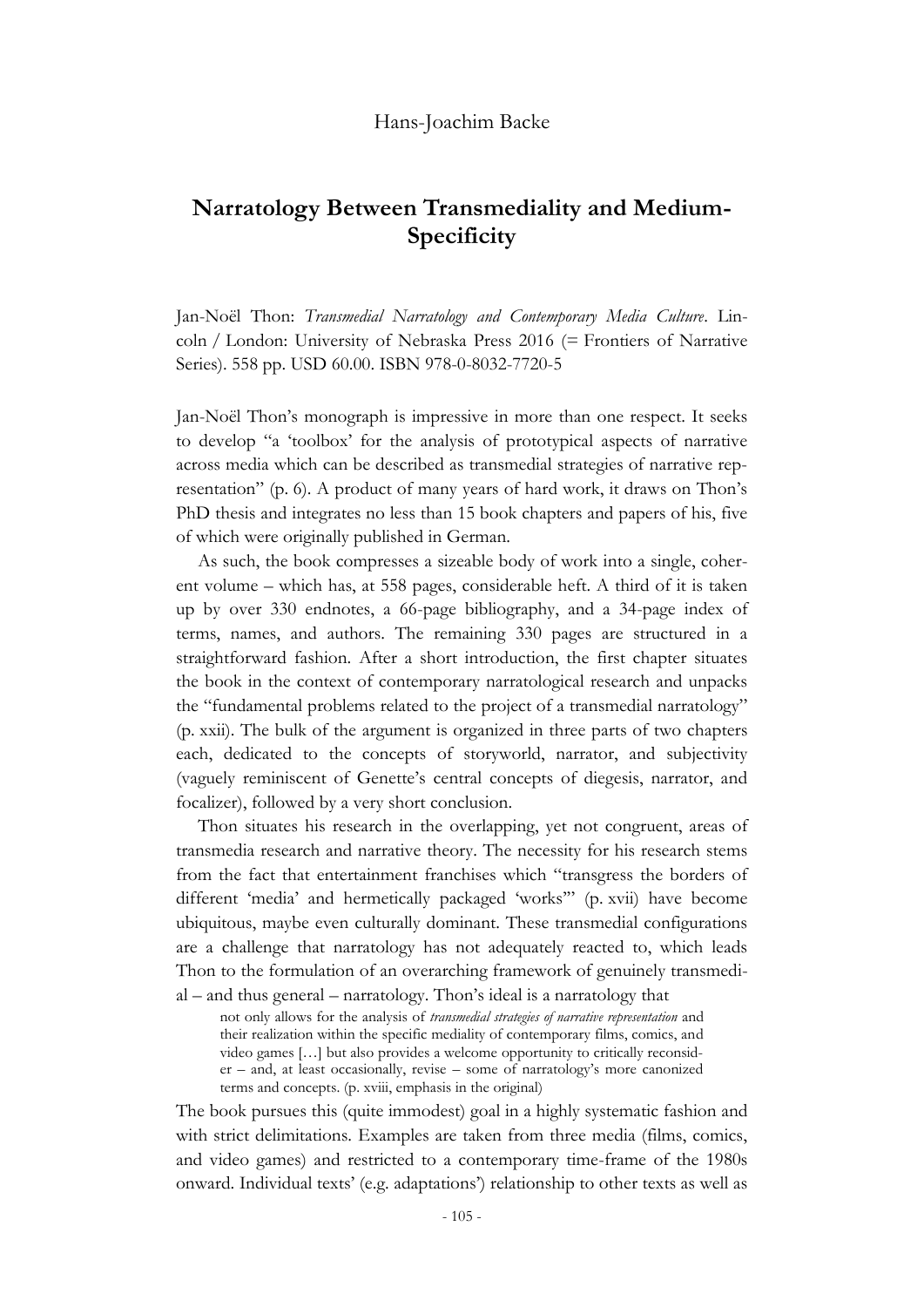the construction of fictional worlds are only analyzed insofar as they further the understanding of

narrative meaning making across media [and] provide a foundation for studies concerned with larger-scale questions of cultural meanings, their socioeconomic contexts, and the ways both are renegotiated in the inter- and transcultural dynamics of our globalized world. (p. xx)

While inevitably touching upon the transmedial and cultural situatedness of the examined texts as, respectively, their basis and significance, the book's central goal is to do groundwork.

Situating his research in relation to the main trends in narratology – contextualist, cognitive, and transgeneric / intermedial approaches  $(p, 2)$  –, Thon sees his own work (unsurprisingly) mainly in terms of the latter. He gives a brief and largely disillusioned account of the history of narratology, but stresses the heuristic potential of the larger (neo)classical tradition. With regard to the narrower field of transmediality, the book is dedicated rather to transmedial strategies of representation, i.e. "'medially unspecified' phenomena and […] representational or, more generally, aesthetic strategies" (p. 12), than to the creation of transmedial storyworlds or 'crossmedial' content distribution.

Thon defines transmedia narratology restrictively as consisting of approaches interested "not in narrative media per se but in transmedial phenomena that manifest themselves across a range of narrative media" (p. 14). Following Siegfried J. Schmidt, Marie-Laure Ryan, Werner Wolf, and Irina Rajewsky, Thon conceives of media as cognitive constructs that are shared by cultures at a certain point in time and synthesized from the prototypical traits of many examples. They are part of a hierarchical heuristic that includes the subordinate categories of media forms (such as feature films or graphic novels) and media genres (such as horror or fantasy) (p. 19).

Adaptation of theory across media is, to Thon, not generally precarious. He considers "media blindness", the inevitable influence that theoretical premises of studies of one medium have on theories conceived as medium-independent, as "a matter of emphasis rather than principle" (p. 21). He stresses that the "core condition for a transmedial narratology to remain 'media-conscious' is an awareness of the granularity of its concepts" (p. 22). Granularity is a term frequently used in disciplines like corpus linguistics or physics, where it designates the level of detail of description and it forms the basis for much of Thon's argument, his descriptive categories, and his analyses. Highly universal concepts lack the granularity necessary for "in-depth analysis of narrative representation across media" (p. 25), while more particular concepts often are not transmedially applicable because they "primarily aim at medium-specific phenomena" (ibid.). Thon attempts to solve this issue by identifying comparatively 'neutral' (p. 26) narratological concepts, arguing that

concepts such as 'narrator,' 'point of view,' 'perspective,' or 'focalization' may point at certain transmedial properties of many, most, or all kinds of narrative representations that are revealed when one discusses the respective concept on a sufficiently abstract level. (p. 23)

To attain the granularity required for detailed analyses, Thon integrates these high-level concepts into a modular approach. A concept such as "narration"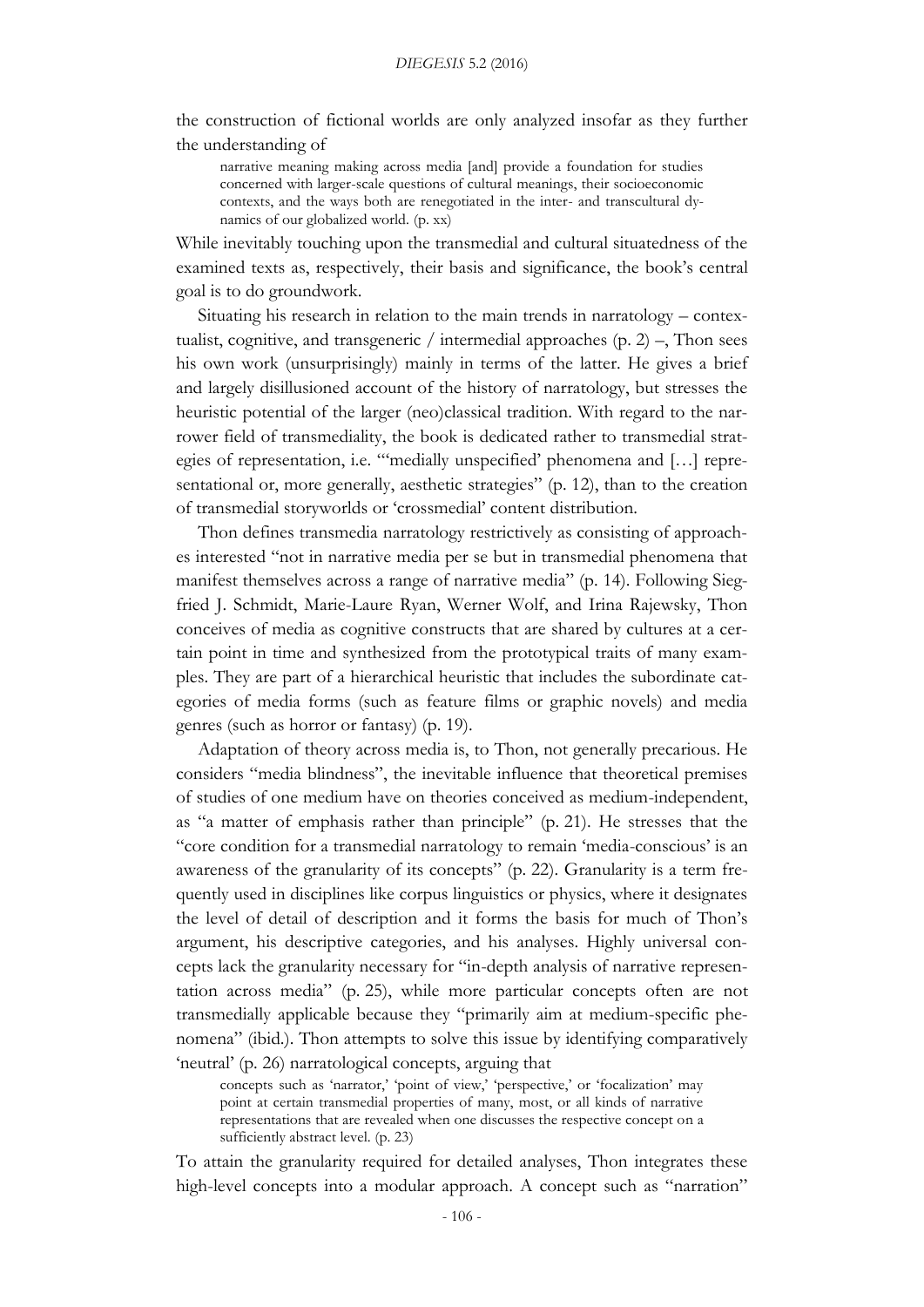then is, like a medium, identified as a synthetic prototype that allows the discussion of the commonalities – the family resemblance, to use a connected metaphor – of narrative across media to create a framework for analyzing the medium-specific manifestations of the phenomenon in the individual media with dedicated tools that possess sufficiently high granularity. Thon's approach to transmedia narratology thus is to create an overarching framework, within which existing (medium-specific) theories, tools and methods can be applied in individual analyses.

After the research project has been situated and the general theoretical foundations explicated, the study comes quickly into its own. Chapter 2, "The Storyworld as a Transmedial Concept", does not only continue the expansive literature review of the introductory chapter with a sharper focus, it impressively demonstrates the author's grasp of the bigger picture. He successively adds detail and depth to the discussion of narrative worldness, always distinguishing between epistemological domains, only to re-connect their arguments in a highly meaningful way. The reasoning in chapter 2 leads from establishing the need for a level of pre-narrative events (expressed in concepts like Genette's *diégèse* or Schmid's *happenings*) to the observation that all narratives are representative of such (fictional or factual) events and the (story)world in which they occur (p. 45). Thon asserts that representations of storyworlds are "necessarily realized within the specific mediality of conventionally distinct media", are "necessarily incomplete" (and thus need recipients to "fill in the gaps"), and consist "not only of existents, events, and characters but also of the spatial, temporal, and causal relations between them" (p. 46). "Filling in the gaps" in such a relational network is only possible because narratives are structured not only chronologically, but also teleologically, which is especially apparent whenever primary and secondary (and tertiary and so forth) storyworlds are juxtaposed in e.g. metaleptic narratives. Therefore, Thon subscribes to a "broadly *intentionalist-pragmatic account of representation*" (p. 51, emphasis in the original), based on the assumption that some meaning is intended in a narrative. Thon is primarily interested in meaning-making processes of comprehension, i.e. negotiation processes in the face of storyworld inconsistencies that allow him to highlight narrative conventions and strategies. The strategies of plausibilization which he identifies pertain mostly to the ability to ignore irrelevant or mismatched elements and to the distinction between local and global phenomena – a distinction that is of great importance for all of his argument (p. 61).

Chapter 3 is dedicated to general and medium-specific dimensions of plausibilization. Before dealing with the examples, the chapter introduces further important concepts (multimodality, conceptual and nonconceptual mental representations) and establishes the distinction between the representation strategies of films, comics, and games, which Thon terms audiovisual, verbalpictorial, and interactive (p. 75). The chapter then distinguishes multimodal procedures of creating narrative uncertainty in fiction film based on Kendall Walton's concept of 'charity' – a commonsensical willingness to accept that e.g.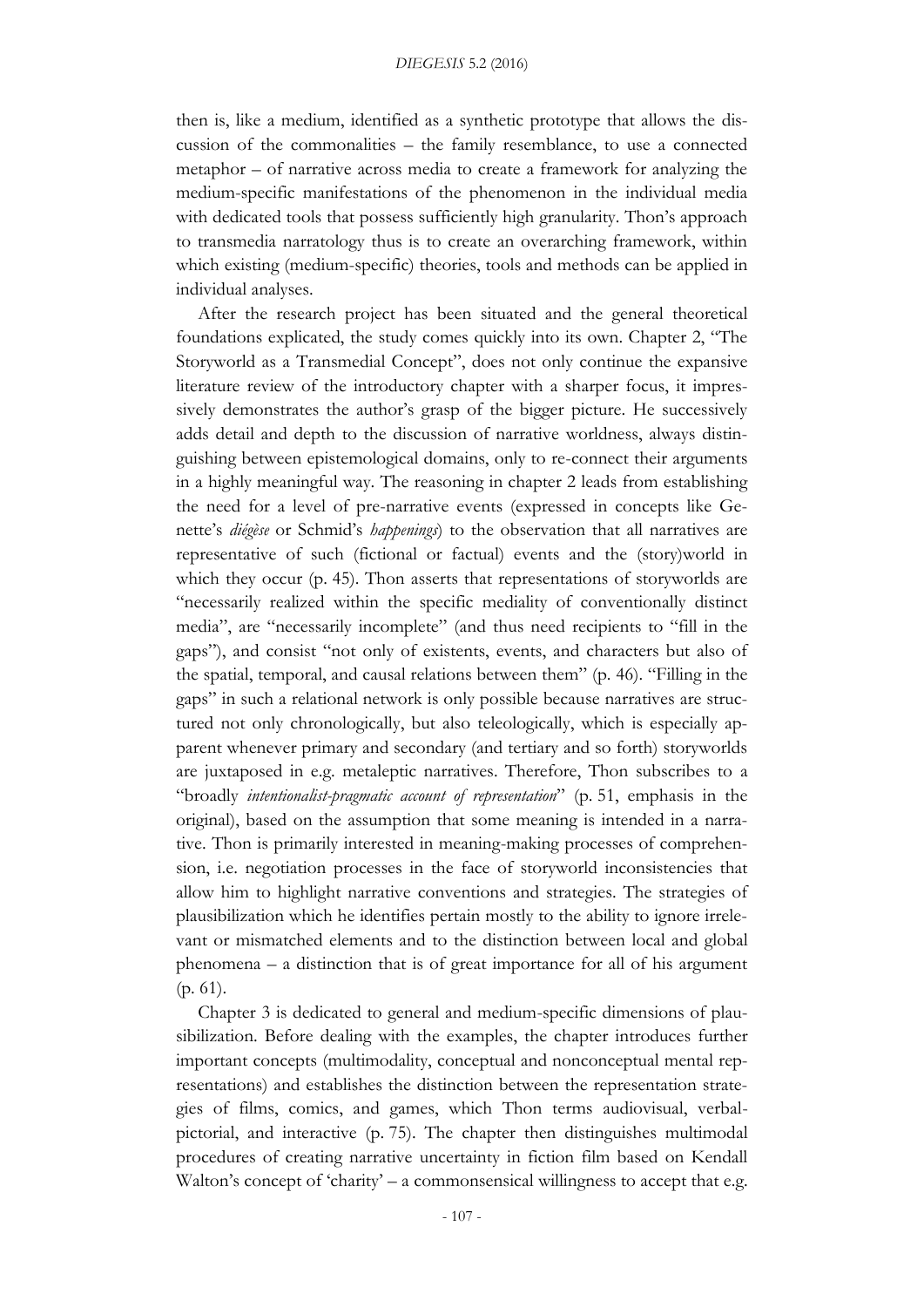the narrative 'translates' the dialogues of fictional Ancient Greek characters into English for the recipients' sake. The different manifestations of charity in the various media are connected to Gregory Currie's distinction between (authentical) "representation-by-origin" and (make-belief) "representation-by-use" – a distinction especially pertinent, as Thon demonstrates, for comics' pronounced gap "between the level of representation and the level of what is being represented" (p. 91). The inferential meaning-making processes rely "on our knowledge about more or less medium-specific representational conventions" (p. 94). These reflections are applied in a discussion of different types of metalepsis in comics and the complexity of storyworlds digital games produce through friction between narrative sequences, which introduce and illustrate the "global storyworld as a whole" (p. 113), and playful elements that are, according to Thon, usually understood as "local situations" and allowed "partial subversion of conventional notions of representational correspondence" (ibid.). The chapter concludes with the observation that medium-specific charity is "particularly salient with regard to the representation of local situations", whereas the spatio-temporal and causal representation of the global storyworld "appears to be generally more transmedial" (p. 121).

Chapter 4 is dedicated to concepts of narration and authorship. In an extensive overview of the most pertinent theories, Thon deconstructs (sometimes rather harshly) numerous established positions in film, comic, and game studies and argues compellingly against anthropomorphizing metaphors for the representational devices and strategies of media (in the vein of Chatman's 'cinematic narrator'). Instead, he distinguishes different author-concepts by engaging with questions such as collective authorship. He differentiates between individual and collective "hypothetical authors" (p. 138) – inferred agents that have apparently ordered the narrative in all its medium-specific dimensions –, and between narratorial and nonnarratorial representation. In the case of narratorial representation one or several characters appear explicitly as narrating instances; in the case of nonnarratorial representation, the hypothetical author is assumed to be the source of the narrative representation. In multimodal narratives, the majority of audiovisual, verbal-pictorial, and interactive representation are usually perceived as nonnarratorial (p. 153). Thon then goes on to identify a number of transmedially significant dimensions of the narrator concept, such as narratorial hierarchies, and the questions of framing and unreliability (p. 165).

Chapter 5 mostly focuses on examples of unreliable narration in the three discussed media to demonstrate different forms of narratorial and nonnarratorial representations of narrative, their correlation with one another, as well as their casual and systematic use. The discussion of fiction film revolves around the distinction between lying narrators, narrators with a limited or distorted view of events, and narrators that are in control of their own story (p. 178), and categorizes these "rather salient strategy of narrative representation as transmedial" (p. 182). The discussion of comics then focuses more strongly on the medium-specific uses of the concepts of extra-, hetero-, and homodiegetic narrators (cf. p. 195) and "questions of authorship and narratorial control"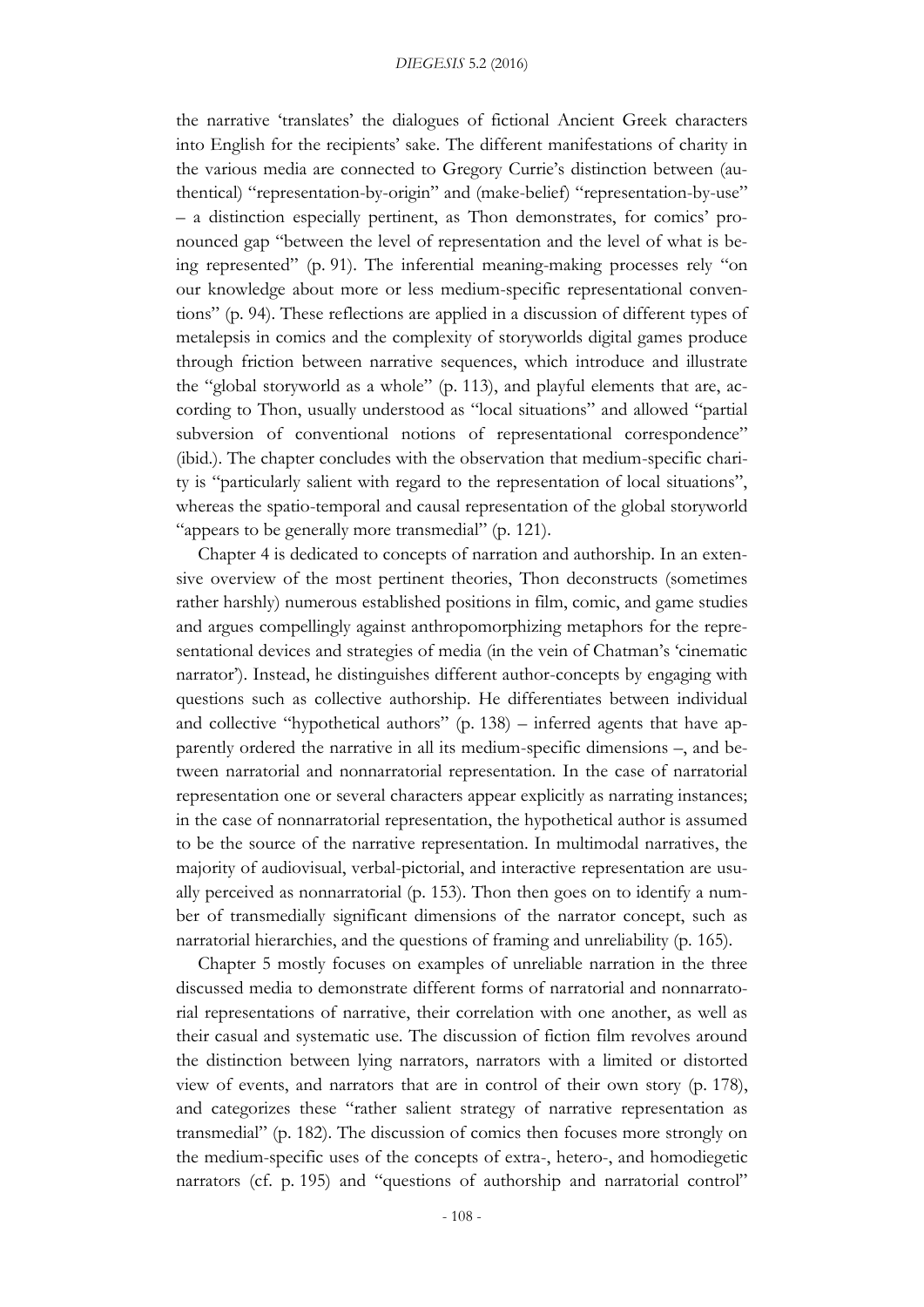(p. 206), especially the ability of comics to blur the line between narrator and author. With digital games, most attention is devoted to the fact that narration in them refers both to the "noninteractive nonnarratorial representation […] as well as to the interactive parts of the game" (p. 207). The concept of narrator is used in a wide sense here, including the frequently found strategy of having a diegetic character guide the player through the gameworld by communicating (often one-sidedly) with the avatar (p. 208). The chapter distinguishes narrators of different degrees of complexity and with different relations to both their storyworlds and ludic elements, e.g. by renegotiating the "fundamental tension" (p. 215) between the nonlinearity produced by interactive freedom and superimposed narrative structure.

Chapter 6 shifts attention to the Genettian question of "who sees" – formulated more precisely as "who is represented as experiencing the local situations" (p. 220) – under the umbrella term of subjectivity. The chapter begins with conceptual clarifications of focalization and related concepts aimed at overcoming (as far as possible) the "terminological dilemma into which contemporary narratology has maneuvered itself" (p. 233). Consequently, the chapter mostly demonstrates the conceptual lacunae involved in adapting these ill-defined concepts to multimodal media. As a pragmatic solution to this problem, the chapter then proceeds to identify (in a bottom-up approach) narratorial as well as nonnarratorial strategies of subjective representation and markers of subjectivity. Local strategies of narrative representation are identified as being subjective, intersubjective, or objective representation, and as leading in a "specific combination […] to a global arrangement of these strategies" (p. 263). A wide array of markers for subjectivity is discussed and eventually grouped into the brackets of contextual and simultaneous markers.

The seventh and final chapter accommodates the (compared to storyworld and narrator) wider range of medium-specific strategies through a discussion of its examples more in the style of case studies. The analytic procedures introduced in the previous chapters are used in conjunction, and to great effect. The case studies convey a clear impression of remarkable narrative strategies found in the different media and of their medium-specificity – like the ludic subjectivity of First-Person Shooters (cf. p. 306). Throughout the whole book, Thon rigorously identifies the most precise concepts and terms from among the wealth of transmedial and medium-specific theory, which allows not only for a precise analysis, but for a comparative perception of the very different texts – at least implicitly, as the book only compares them very briefly.

Rather than recapitulating, the conclusion projects the book's methods and results forward by giving a brief account of possible further applications as well as expansions to other media and the addition of additional concepts.

There is little actual criticism to be leveled against the book. Maybe the most apparent issue concerns the title, which is potentially misleading. It might be taken to promise an exploration of narratology *and* contemporary media culture to equal parts, while the book 'only' discusses and demonstrates a general narratological framework that is both expertly derived from and carefully situ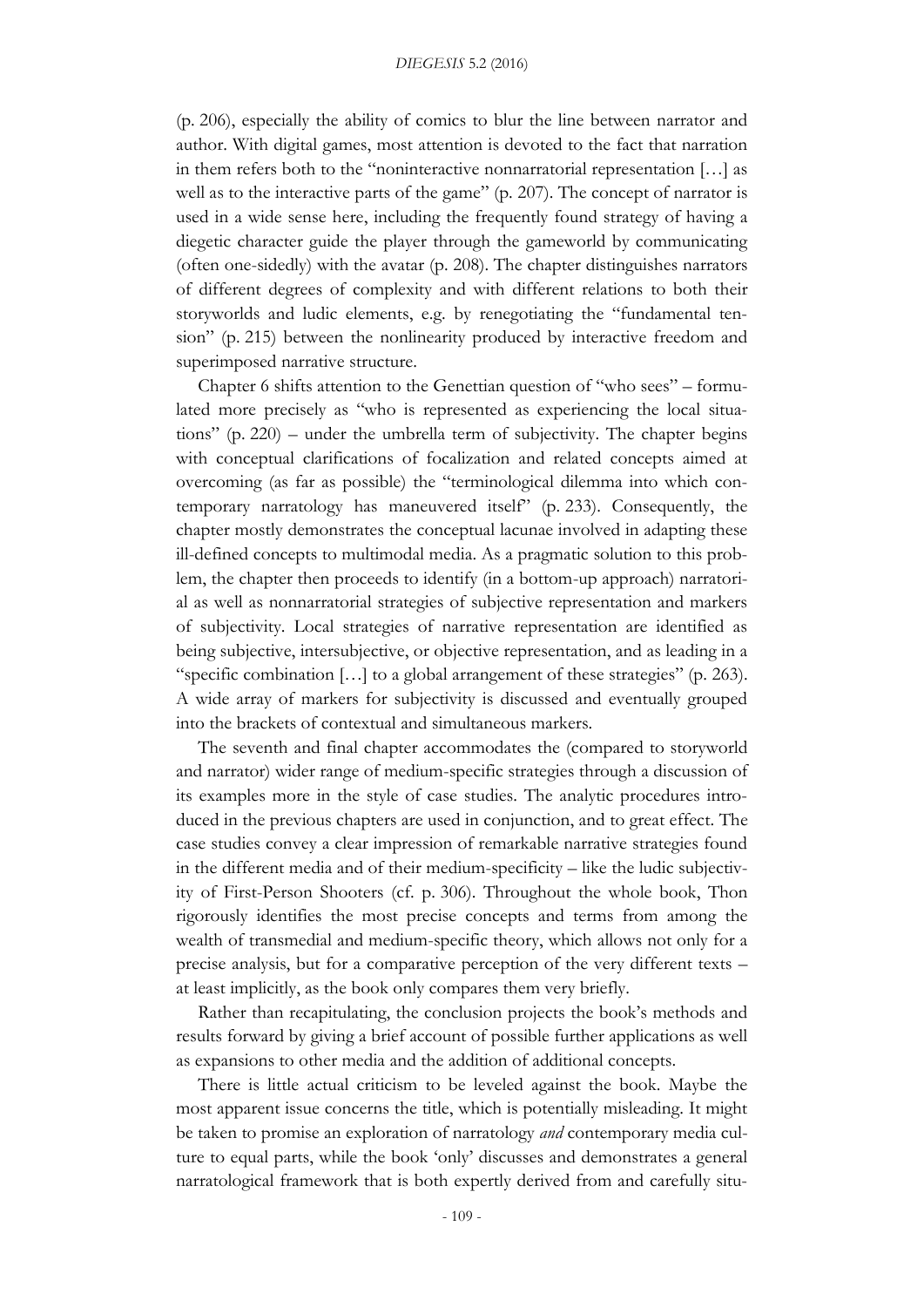ated in contemporary media culture. A second issue is that while the promise of an analytical toolbox made in the introduction is definitely fulfilled, the book does not collect its theories and methods in one single place. Readers will have to distill a comprehensive analysis model from the individual chapters themselves. Finally, although the range of discussed examples is almost staggering, it has a pronounced bias towards American and British material; among the 27 main examples listed in the introduction, only one film and three games have a different origin. This geographical and cultural limitation is, of course, a common and completely acceptable practice. It nonetheless seems worth mentioning, given that especially Japanese and French comics and games often differ significantly from Anglo-American cultural products in ways that call into question whether all of Thon's conclusions will hold up when applied to them.

These minor issues do not diminish the book's value in the least. It is eminently readable without sacrificing academic precision, and has been proofread with great diligence. Some readers might object to the occasional 10- or 12-line long sentences (especially in the more theoretical passages) and the extensive use of italics to stress important concepts, yet this is ultimately a matter of personal preference.

Thon's *Transmedial Narratology and Contemporary Media Culture* is an excellent contribution to transmedial narratology. It discusses established concepts in a concise and insightful manner and manages to reconfigure them in a highly systematical fashion. Its poignant and precise analysis of narratology between the poles of transmediality and medium-specificity will be a yardstick for similar studies in the years to come.

Dr. Hans-Joachim Backe Assistant Professor Center for Computer Game Research IT University of Copenhagen Rued Langgaards Vej 7 DK-2300 Copenhagen S Denmark E-mail: [hanj@itu.dk](mailto:hanj@itu.dk) URL: [www.hajobacke.com](http://www.hajobacke.com/)